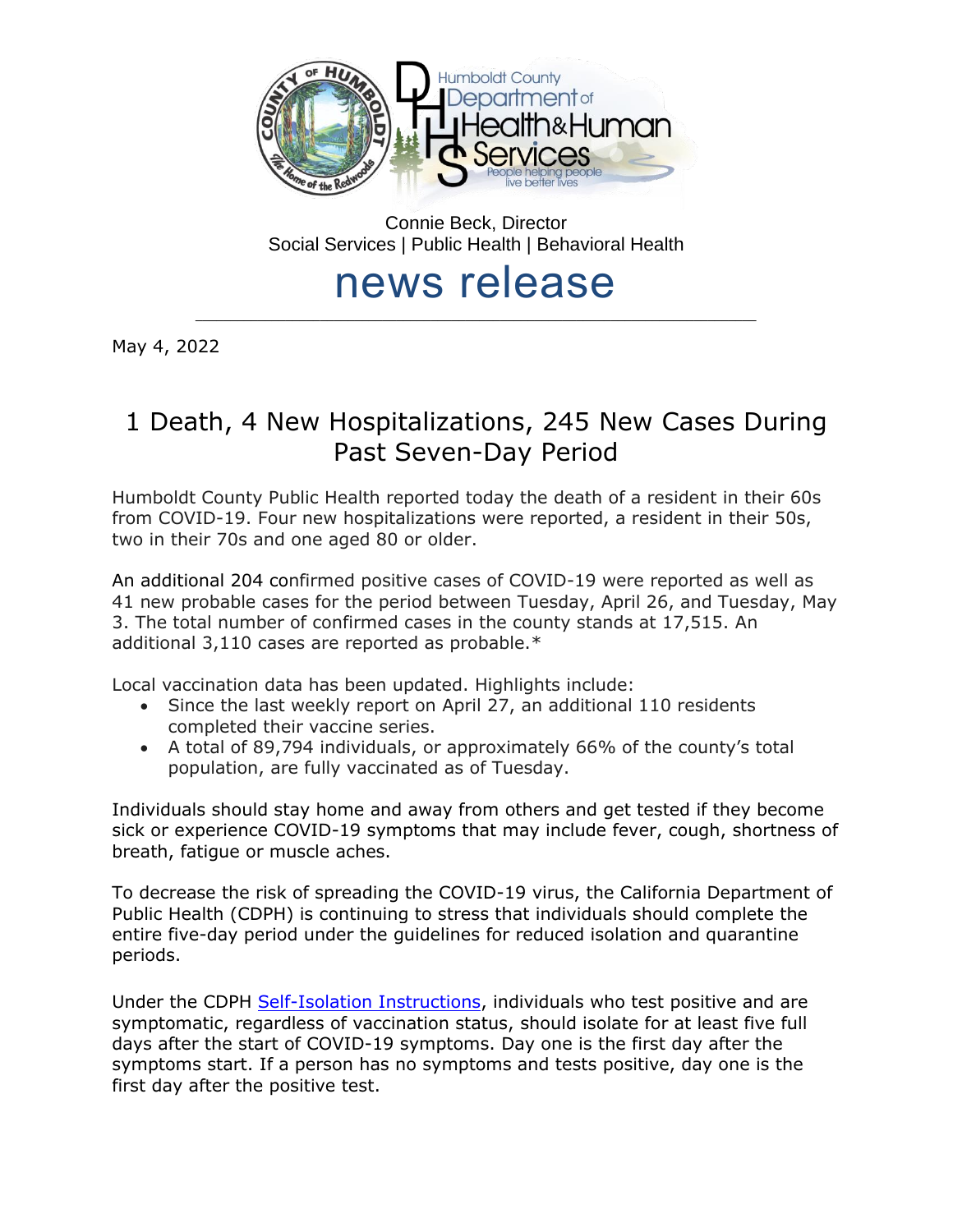A person who tests positive and never has symptoms, or a person who has symptoms that are improving and no fever on day five, can test on day five or later and leave isolation the next day if that test is negative. The Centers for Disease Control and Prevention's [quarantine and isolation guidance](https://www.cdc.gov/coronavirus/2019-ncov/your-health/quarantine-isolation.html) recommends that if a person tests positive on day five, that individual should continue to isolate for the entire 10-day period.

Anyone who ends an isolation or quarantine period after day five should continue to wear a well-fitted mask around others for an additional five days.

OptumServe offers rapid antigen testing and PCR testing services at the Wharfinger site in Eureka daily from 7 a.m. to 7 p.m. PCR tests are only available on a walk-in basis and must be specifically requested from the attendee. Walk-in attendees should only receive rapid antigen testing unless the attendee specifically states they require a PCR test. Appointments for antigen testing be made at [lhi.care/covidtesting](https://lhi.care/covidtesting) or by calling 888-634-1123.

Vaccines remain readily available and, as always, Humboldt County's vaccination and testing services are available free of charge. Walk-ins are welcome at all Public Health clinics and some pharmacy vaccination sites. Appointments can also be made at [MyTurn.ca.gov.](https://myturn.ca.gov/)

Second booster shots of Pfizer and Moderna are available at all Humboldt County Public Health vaccine clinics for those 50 and older, as well as certain immunocompromised individuals, as long as it has been four months since your first booster shot. Those interested in a second booster can also check with pharmacies about availability. To check the availability of a specific vaccine, visit the [vaccines.gov](https://www.vaccines.gov/search/) page, or text your ZIP code to 438829 to locate a nearby pharmacy offering vaccines.

See the schedule below for specific Public Health vaccination and testing clinic dates, times, locations and available services. Questions about clinic services can be directed to Public Health at 707-445-6201.

# **Eureka — Thursday, May 5, 10 a.m. to 3 p.m.**

Betty Chinn Family Day Center Clinic (133 Seventh St.) Ages 5 and older Pfizer/Johnson & Johnson/Moderna PCR and rapid testing available on a first-come first-served basis Walk-ins are welcome.

# **Redway — Friday, May 6, 10 a.m. to 4 p.m.**

Healy Senior Center (456 Briceland Road) Ages 5 and older Pfizer/Johnson & Johnson/Moderna PCR and rapid testing available on a first-come first-served basis Walk-ins are welcome.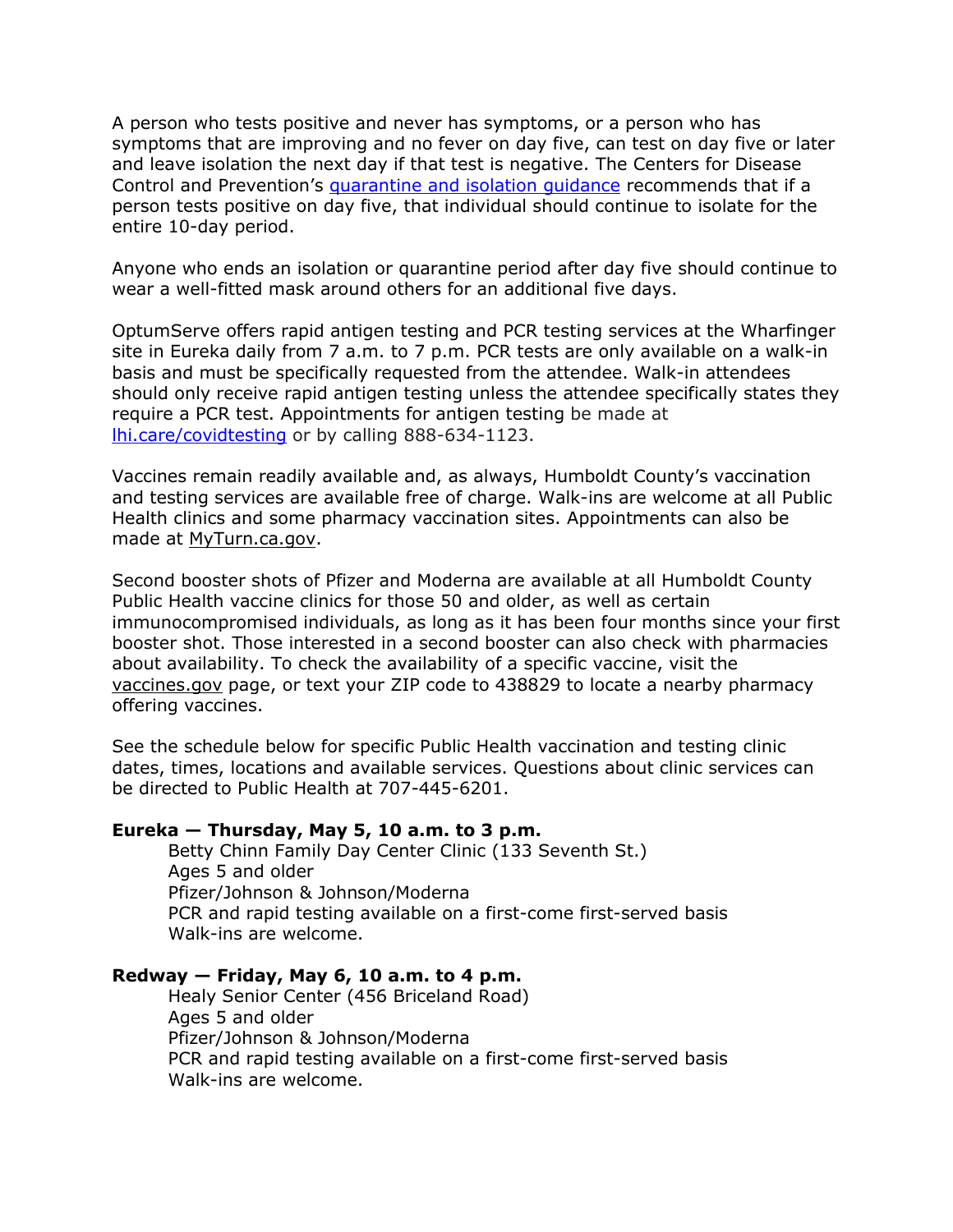#### **Eureka — Saturday, May 7, 11 a.m. to 4 p.m.**

Jefferson Community Center (1000 B St.) Ages 5 and older Pfizer/Johnson & Johnson/Moderna PCR and rapid testing available on a first-come first-served basis Walk-ins are welcome.

# **Eureka — Monday, May 9, 9 a.m. to 3:30 p.m. Closed from noon to 1 p.m.**

Public Health Main Office (529 I St.) Ages 5 and older Pfizer/Johnson & Johnson/Moderna No testing available Walk-ins are welcome.

#### **Eureka — Tuesday, May 10, 9 a.m. to 4 p.m. Closed from noon to 1 p.m.**

Public Health Main Office (529 I St.) Ages 5 and older Pfizer/Johnson & Johnson/Moderna No testing available Walk-ins are welcome.

### **Eureka — Tuesday, May 10, 9 a.m. to 1:30 p.m.**

Eureka Boat Launch (under Samoa Bridge) Pfizer/Johnson & Johnson/Moderna No testing available Walk-ins are welcome.

# **Willow Creek — Tuesday, May 10, 10 a.m. to 3 p.m. Closed from noon to 1 p.m.**

Public Health Office (77 Walnut Way) Ages 5 and older Pfizer/Johnson & Johnson/Moderna PCR and rapid testing available on a first-come first-served basis Walk-ins are welcome.

# **McKinleyville — Wednesday, May 11, 12:30 to 5 p.m.**

The Center at McKinleyville (1615 Heartwood Drive) Ages 5 and older Pfizer/Johnson & Johnson/Moderna PCR and rapid testing available on a first-come first-served basis Walk-ins are welcome.

#### **McKinleyville — Thursday, May 12, 2 to 7 p.m.**

Church of the Joyful Healer (1944 Central Ave.) Ages 5 and older Pfizer/Johnson & Johnson/Moderna PCR and rapid testing available on a first-come first-served basis Walk-ins are welcome.